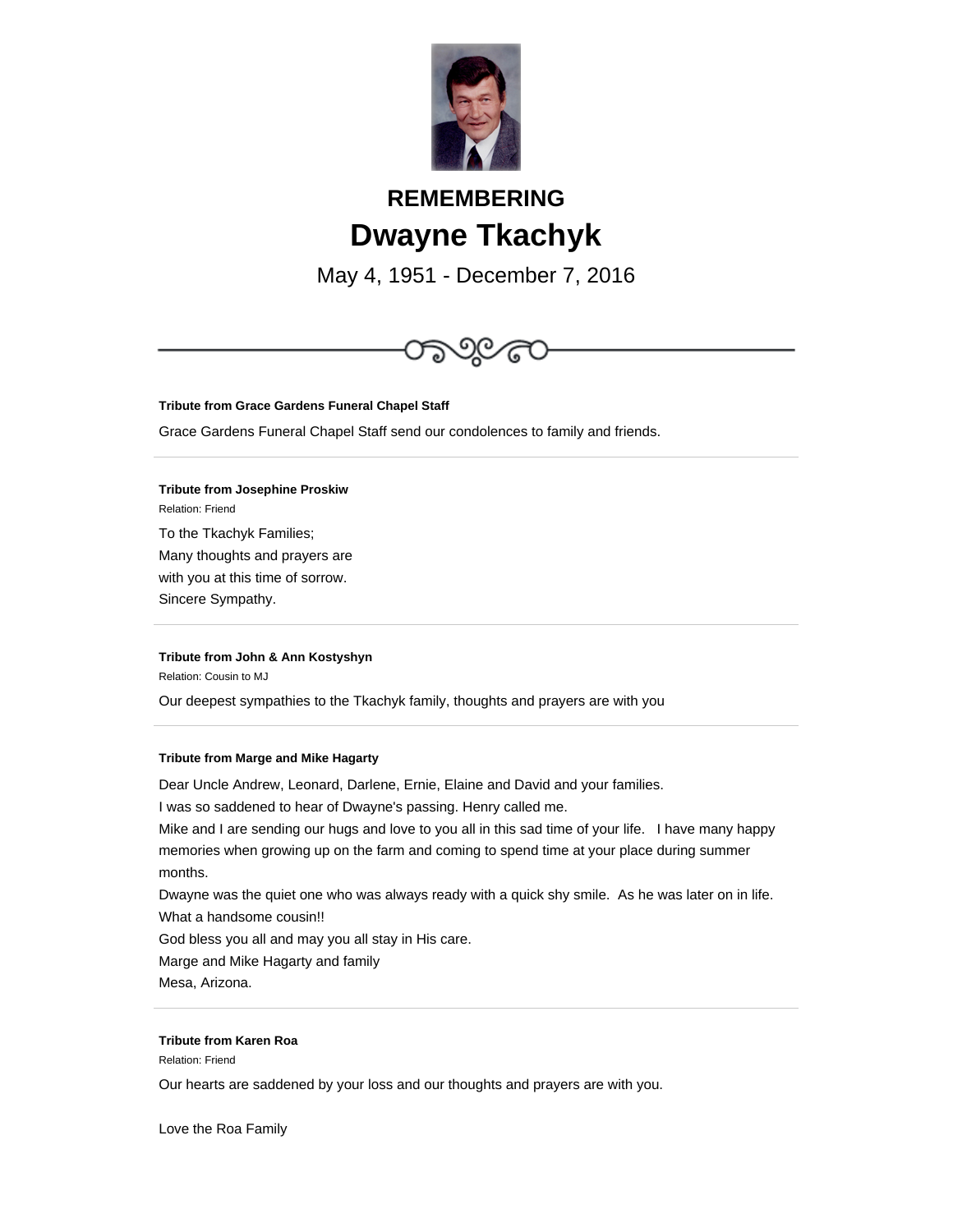#### **Tribute from Donna Record**

Relation: Cousin

So sorry to hear of Dwayne's passing, our thoughts and prayers are with you Uncle Andrew and family. Barry, Donna, Mae and Neil.

#### **Tribute from Bernie Kozakevich**

Relation: friend

To the Tkachyk family and to Leonard and Dianna and family; our thoughts and prayers are with you

#### **Tribute from Peter & Donna Podloski**

Relation: Cousin

We are so sorry for the passing of Dwayne. Our prayers are with you all. May happy memories of your son and brother comfort you now, and prayers for comfort and guidance as you face the difficult days ahead.

#### **Tribute from Wanda Kozakevich**

We are all sorry for your loss.. Thinking about you at this time

Annie Kozakevich Dennis and Wanda Kozakevich and families

#### **Tribute from Linda Kriaski-Durocher**

Relation: Friend

Dave and family so sorry to hear the loss of your brother. Thinking of you and sending prayers.

#### **Tribute from Art Reinsch**

Relation: Friend of the Family

Condolences to the Tkachyk family.....I have known Dwayne for almost 40 years...we worked together in the mid seventies ....Dwayne was a hard working and conscientious fellow....he worked hard but Dwayne also liked to enjoy time with his family and friends playing music....he did a great impression of Elvis.....this was a happy time for him....I hope he is making music now.......

## **Tribute from Violet Hoffmann** Relation: Friend Dear Tkachyk Family, I am so very sorry for your loss of Dwayne.

May the love of your family and friends help to ease your grief during this very difficult time.

My sympathy, thoughts & prayers,

Violet Hoffmann

(St. Albert, AB)